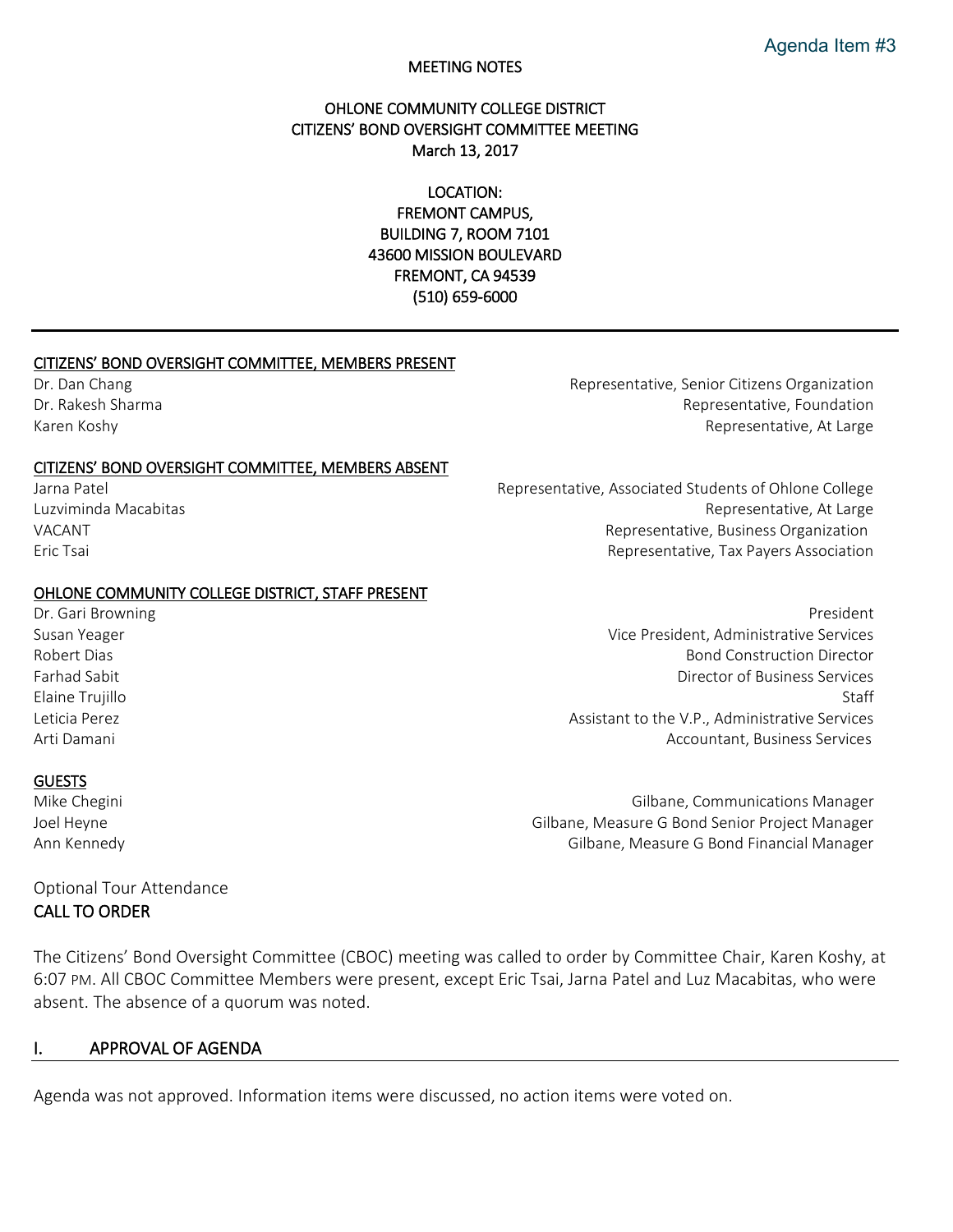### II. APPROVAL OF MINUTES

No minutes were approved.

# III. COMMITTEE MEMBERS' ATTENDANCE REPORT

Committee Chair Karen Koshy presented the attendance report to the Committee. The committee expressed no concerns.

## IV. COMMUNICATIONS FROM COMMITTEE MEMBERS

No communications from committee members.

## V. COMMUNICATIONS FROM THE STAFF

Vice President Susan Yeager indicated that we have had an interest in one of the CBOC seats; Mr. Chris Brown is interested and all the pertinent documents have been forwarded to him. The Ohlone Measure G 15/16 Annual Report was presented and approved at the last Board meeting (2/8/17). A special thanks to the entire committee for all their work on this.

### VI. COMMUNICATION FROM THE PUBLIC

No communications from the public.

### VII. RECOGNITION OF SERVICE

Dr. Browning acknowledged Dr. Rakesh Sharma for his time served with the CBOC with a framed certificate of appreciation. "Dr. Sharma has served three terms on this committee; this is his last meeting. "

Dr. Sharma thanked all the members and staff, indicated that it was fun, and he will miss it. He will still be around to support Ohlone.

### VIII. UPDATE ON MEMBERSHIP

Vice President Susan Yeager stated that recruitment is an ongoing effort. We have recently advertised the CBOC vacant seat in the Tri Cities newspaper, the Argus newspaper and website, as well as Newark and Fremont Chambers of Commerce. The position was also mentioned at the President's Advisory Committee meeting on 3/10/17. If anyone knows of someone that would like to serve as a member at large or a business member please let us know so that we can contact him or her. Please encourage them to apply.

*Karen Koshy: I mentioned our open seat at my last Rotary meeting.*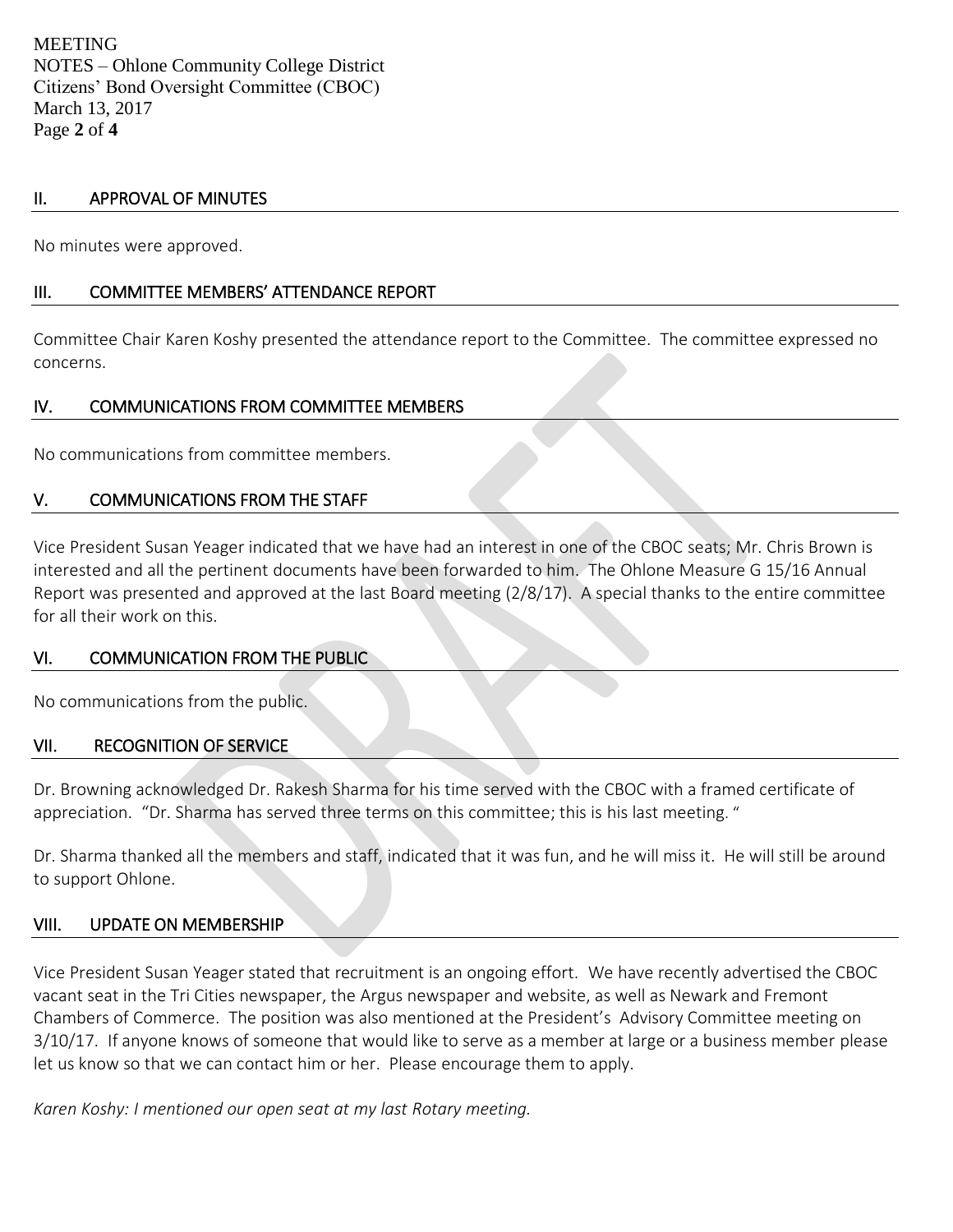MEETING NOTES – Ohlone Community College District Citizens' Bond Oversight Committee (CBOC) March 13, 2017 Page **3** of **4**

# IX. MEASURE G PROJECT UPDATE

Joel Heyne, Senior Project Manager for Gilbane presented on the Fremont Geothermal Loop and other technology projects.

*Karen Koshy: For the furniture part, does this go through a bid? Robert Dias: Typically yes, but there are restrictions. Susan Yeager: The RFP lists what is allowed, what vendors; it gives the District a better value. Karen Koshy: Do we always go with the lowest bid? Robert Dias: We need to follow State guidelines, which meet requirements of college, we need to do mock-ups of furniture, align it with the needs of the district, for students and staff. Susan Yeager: This is different than that of a construction bid. Dr. Rakesh Sharma: Is all the money coming from the Bond for FF&E? Robert Dias: Items you see listed, FFE for Academic Core Project of \$7.5mil, includes all the furniture and equipment.* 

Joel Heyne discussed the Fremont Geothermal Loop Project, which is well underway. It will use the earth to heat and cool the three new buildings; this includes the closed loop piping system.

*Dr. Rakesh Sharma: Will more be needed?* 

*Dr. Gari Browning: We will do a capital campaign to augment this. Karen Koshy: Will the Geothermal Loop system meet all of the ACB needs? Joel Heyne: It will meet most of its needs; we will still need to use boilers and coolers.* 

Joel Heyne discussed how the system will be maintained and monitored in respects to filtration and contamination. Alameda County Water District is providing and working with us in oversight of the system. He further stated that tests had been done on the system prior to its conception, as well as simulated tests to see how it would hold during an earthquake; the system is made to work well with the earth. The system, in the end, will reduce maintenance, equipment replacement, water, and electricity bills.

# X. MEASURE G FINANCIAL UPDATE

Ann Kennedy briefly reviewed the financial reports and noted that spending is aligned with what is happening out on the construction sites. No action taken.

# XI. TECHNOLOGY ENDOWMENT UPDATE

Ann Kennedy briefly explained the sale of bonds, the guidelines for the use of funds, and reviewed interest earnings. These funds are now available for spending. The District has a spending plan for the funds and it will be moving forward. The Board of Trustees passed a resolution approving the use of these funds as well as clarifying language at the March 8, 2017 meeting.